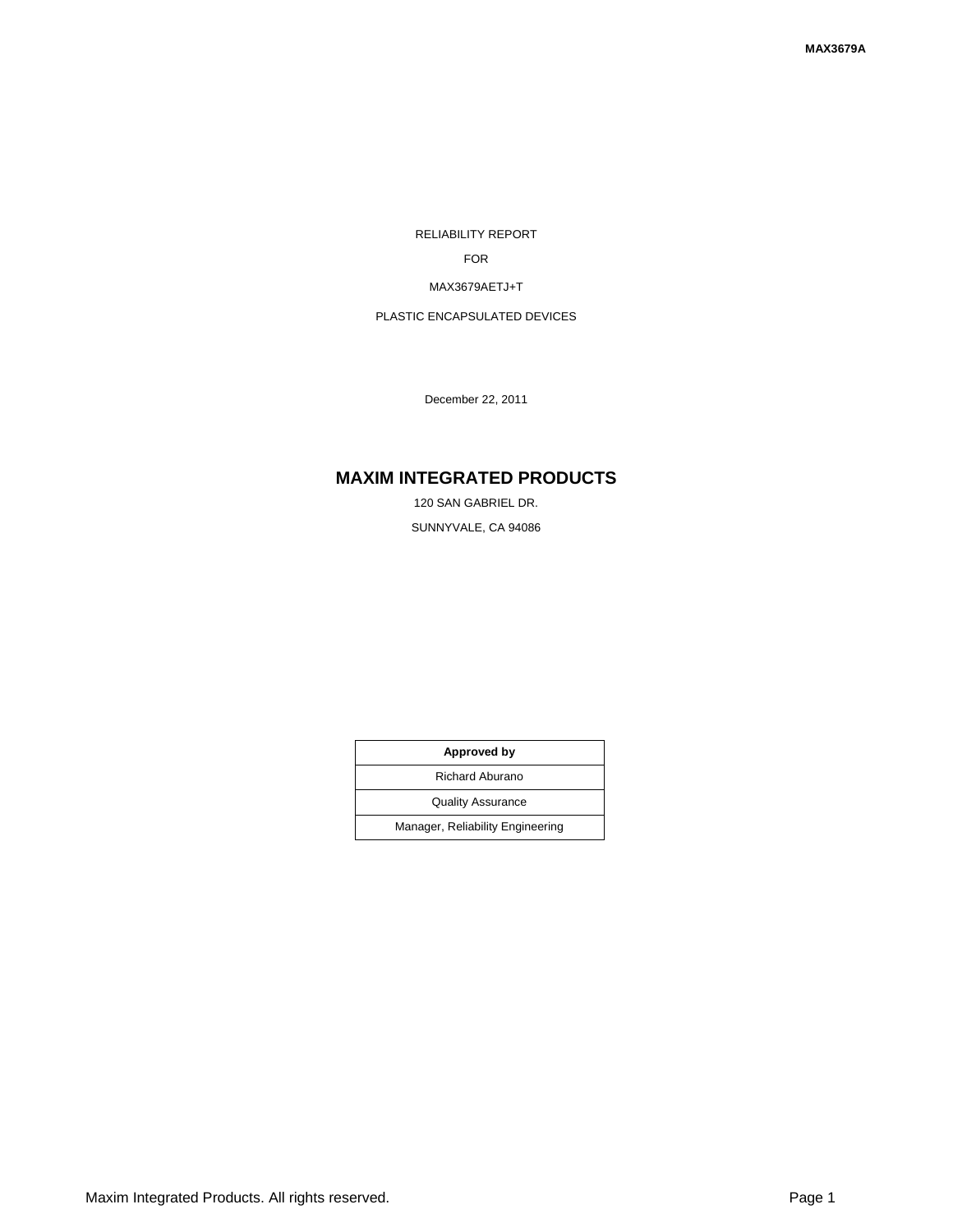#### **Conclusion**

The MAX3679AETJ+T successfully meets the quality and reliability standards required of all Maxim products. In addition, Maxim's continuous reliability monitoring program ensures that all outgoing product will continue to meet Maxim's quality and reliability standards.

### **Table of Contents**

| I. Device Description         | V. Quality Assurance Information |
|-------------------------------|----------------------------------|
| II. Manufacturing Information | VI. Reliability Evaluation       |
| III. Packaging Information    | <b>IV. Die Information</b>       |

**.....Attachments**

#### **I. Device Description**

A. General

The MAX3679A is a low-jitter precision clock generator with the integration of three LVPECL and one LVCMOS outputs optimized for Ethernet applications. The device integrates a crystal oscillator and a phase-locked loop (PLL) clock multiplier to generate high-frequency clock outputs for Ethernet applications. Maxim's proprietary PLL design features ultra-low jitter (0.36psRMS) and excellent power-supply noise rejection, minimizing design risk for network equipment.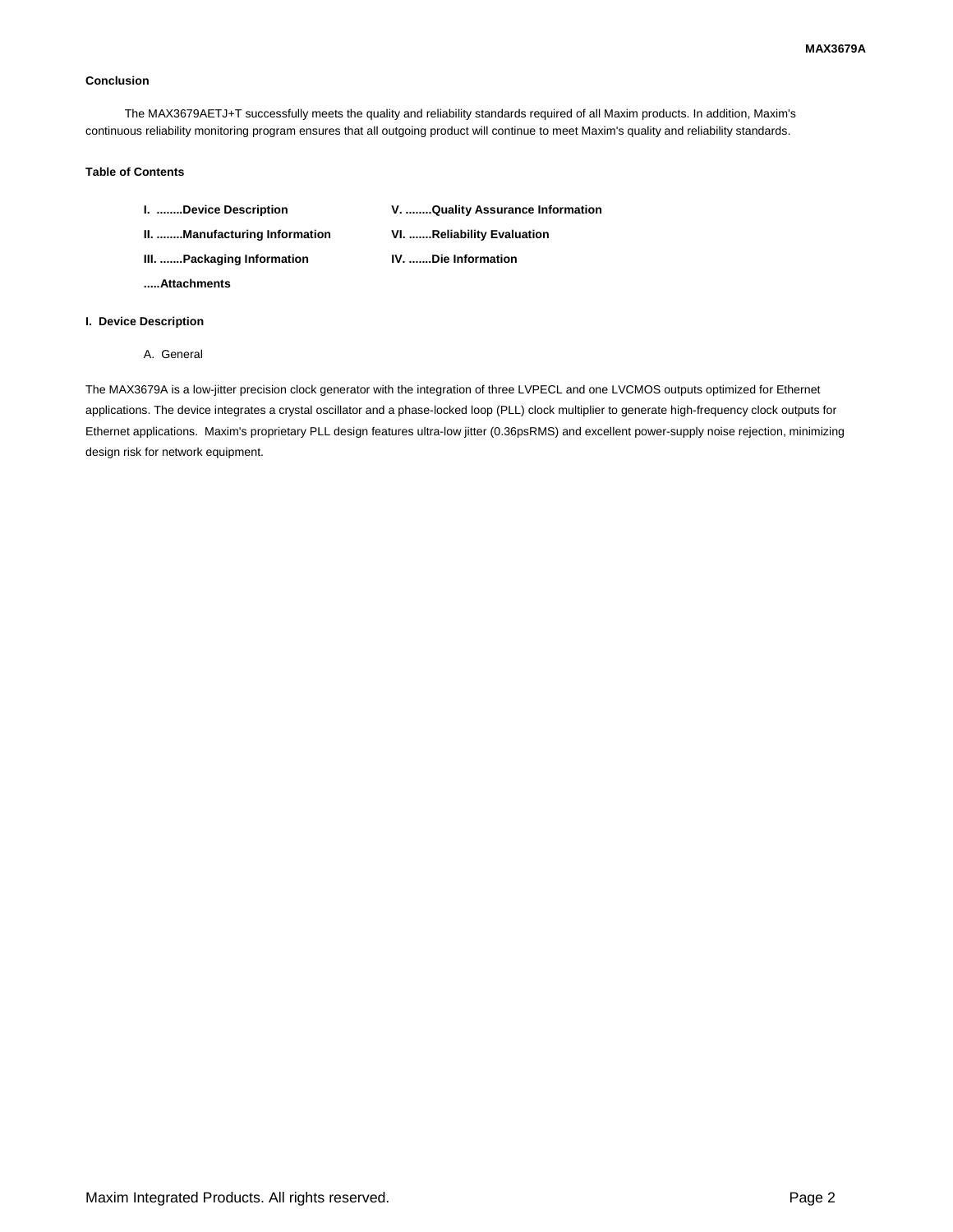### **II. Manufacturing Information**

A. Description/Function: +3.3V, Low-Jitter Crystal to LVPECL Clock Generator B. Process: MB3 C. Number of Device Transistors: 10769 D. Fabrication Location: USA E. Assembly Location: China, Malaysia, Taiwan and Thailand F. Date of Initial Production: August 11, 2009

### **III. Packaging Information**

| A. Package Type:                                                            | 32-pin TQFN 5x5          |
|-----------------------------------------------------------------------------|--------------------------|
| B. Lead Frame:                                                              | Copper                   |
| C. Lead Finish:                                                             | 100% matte Tin           |
| D. Die Attach:                                                              | Conductive               |
| E. Bondwire:                                                                | Au (1.3 mil dia.)        |
| F. Mold Material:                                                           | Epoxy with silica filler |
| G. Assembly Diagram:                                                        | #05-9000-3346            |
| H. Flammability Rating:                                                     | Class UL94-V0            |
| I. Classification of Moisture Sensitivity per<br>JEDEC standard J-STD-020-C | Level 1                  |
| J. Single Layer Theta Ja:                                                   | $47^{\circ}$ C/W         |
| K. Single Layer Theta Jc:                                                   | $1.7^{\circ}$ C/W        |
| L. Multi Layer Theta Ja:                                                    | $29^{\circ}$ C/W         |
| M. Multi Layer Theta Jc:                                                    | $1.7^{\circ}$ C/W        |

### **IV. Die Information**

| A. Dimensions:             | 82.28 X 82.28 mils                                                                |
|----------------------------|-----------------------------------------------------------------------------------|
| B. Passivation:            | <b>BCB</b>                                                                        |
| C. Interconnect:           | Al/0.5%Cu                                                                         |
| D. Backside Metallization: | None                                                                              |
| E. Minimum Metal Width:    | Metal1 = $0.23$ / Metal2 = $0.6$ / Metal3 = 1.2 / Metal4 = 4 microns (as drawn)   |
| F. Minimum Metal Spacing:  | Metal1 = $0.23$ / Metal2 = $0.5$ / Metal3 = $1.2$ / Metal4 = 4 microns (as drawn) |
| G. Bondpad Dimensions:     |                                                                                   |
| H. Isolation Dielectric:   | SiO <sub>2</sub>                                                                  |
| I. Die Separation Method:  | Wafer Saw                                                                         |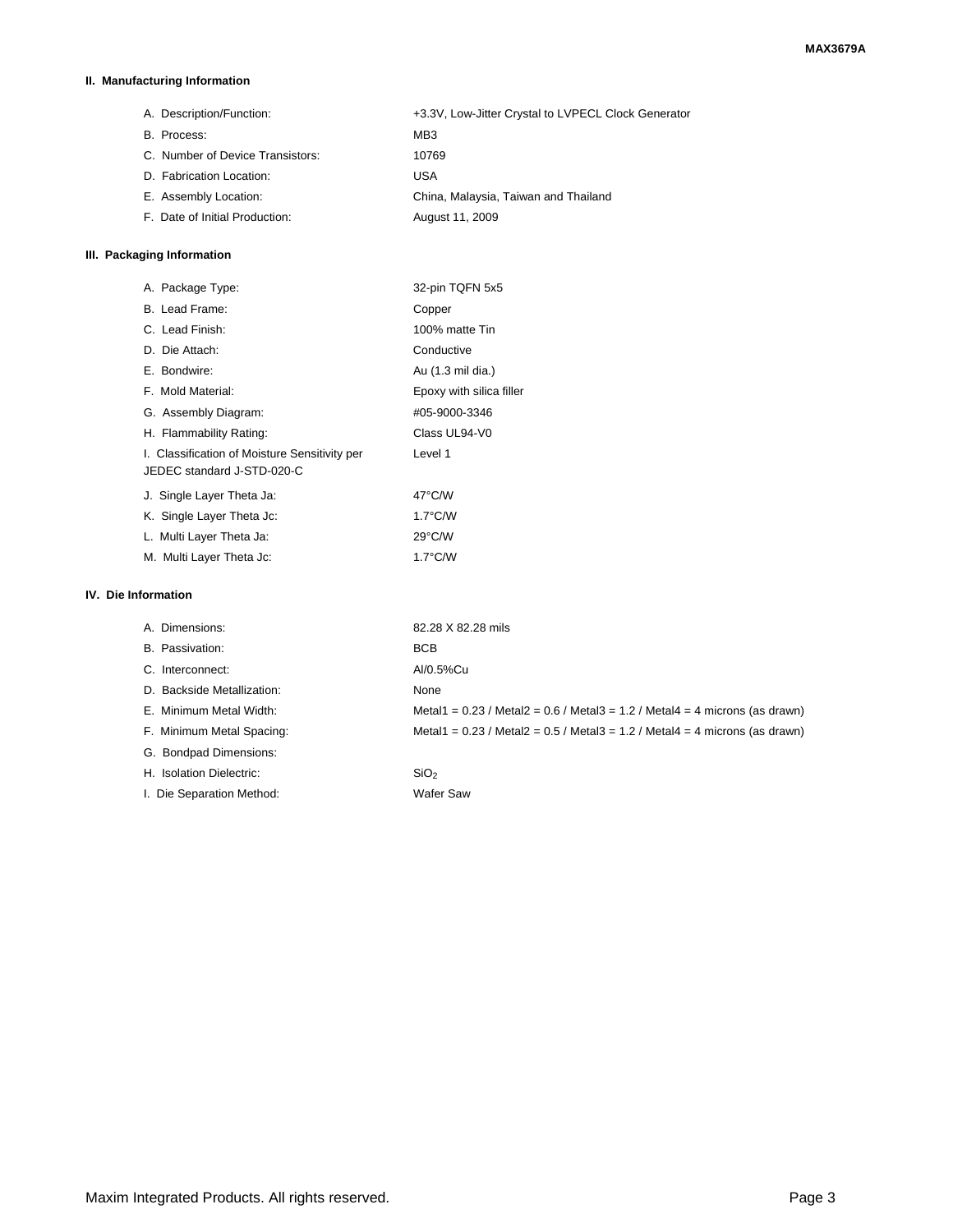#### **V. Quality Assurance Information**

| A. Quality Assurance Contacts:    | Richard Aburano (Manager, Reliability Engineering)<br>Don Lipps (Manager, Reliability Engineering)<br>Bryan Preeshl (Vice President of QA) |  |
|-----------------------------------|--------------------------------------------------------------------------------------------------------------------------------------------|--|
| B. Outgoing Inspection Level:     | 0.1% for all electrical parameters guaranteed by the Datasheet.<br>0.1% For all Visual Defects.                                            |  |
| C. Observed Outgoing Defect Rate: | $< 50$ ppm                                                                                                                                 |  |
| D. Sampling Plan:                 | Mil-Std-105D                                                                                                                               |  |

### **VI. Reliability Evaluation**

A. Accelerated Life Test

The results of the 135C biased (static) life test are shown in Table 1. Using these results, the Failure Rate ( $\lambda$ ) is calculated as follows:

 $\lambda = \frac{1}{\text{MTTF}}$  =  $\frac{1.83}{192 \times 4340 \times 96 \times 2}$  (Chi square value for MTTF upper limit)  $192 \times 4340 \times 96 \times 2$ (where 4340 = Temperature Acceleration factor assuming an activation energy of 0.8eV)  $x = 11.5 \times 10^{-9}$  $\lambda$  = 11.5 F.I.T. (60% confidence level @ 25°C)

The following failure rate represents data collected from Maxim's reliability monitor program. Maxim performs quarterly life test monitors on its processes. This data is published in the Reliability Report found at http://www.maxim-ic.com/qa/reliability/monitor. Cumulative monitor data for the MB3 Process results in a FIT Rate of 0.06 @ 25C and 1.05 @ 55C (0.8 eV, 60% UCL)

#### B. E.S.D. and Latch-Up Testing (lot SWPZBQ001C, D/C 0917)

The HQ13 die type has been found to have all pins able to withstand a HBM transient pulse of +/- 2500V per JEDEC JESD22-A114. Latch-Up testing has shown that this device withstands a current of +/- 250mA and overvoltage per JEDEC JESD78.